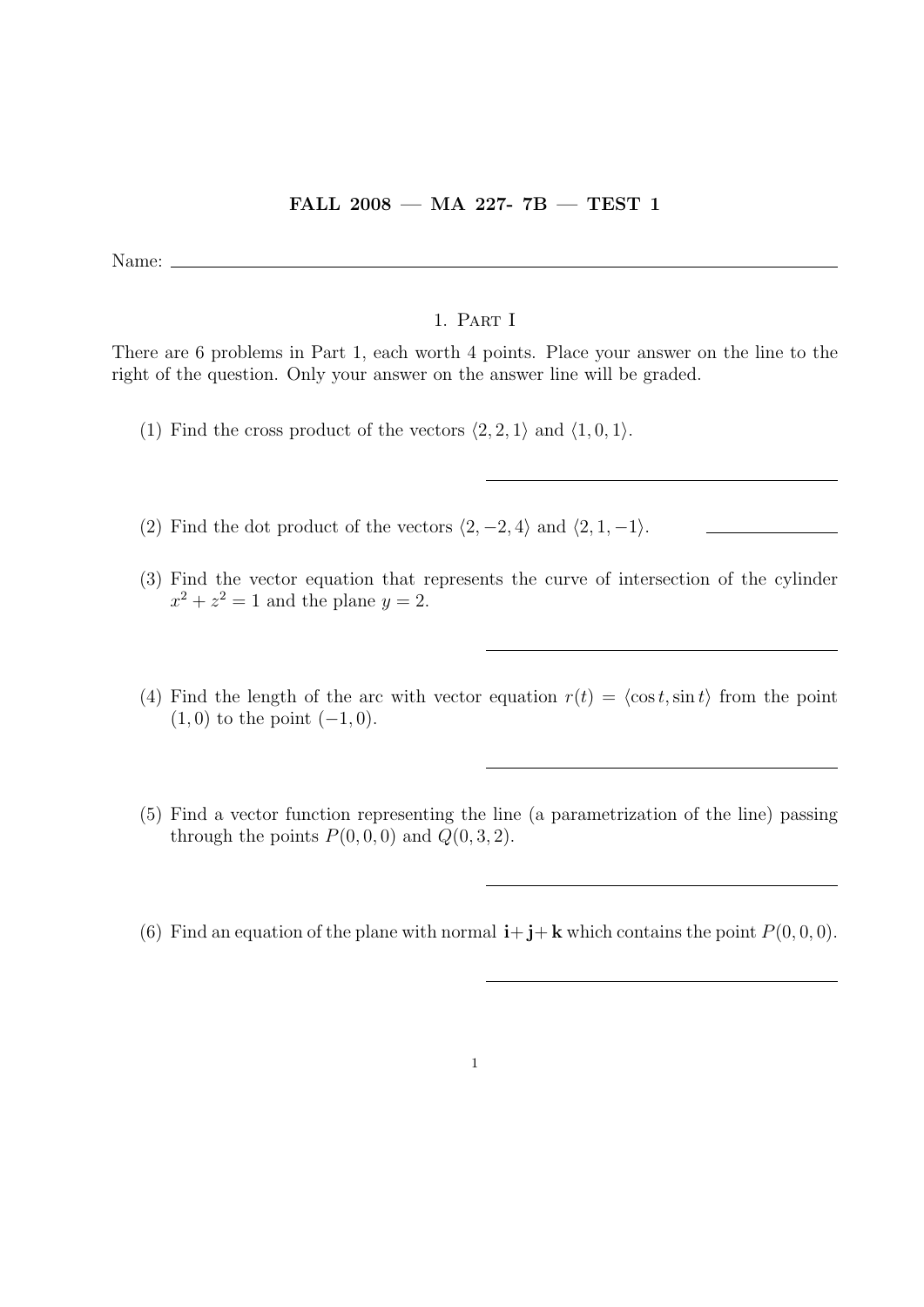## 2. Part II

There are 3 problems in Part 2, each worth 12 points. On Part 2 problems partial credit is awarded where appropriate. Your solution must include enough detail to justify any conclusions you reach in answering the question.

## (1) A ball is thrown at an angle of 45 degrees to the ground. It lands  $4/5m$  away.

- (a) Find the initial speed.
- (b) Find the maximum height reached.
- (c) Find the speed at impact.

Use  $g = 10m/s^2$ .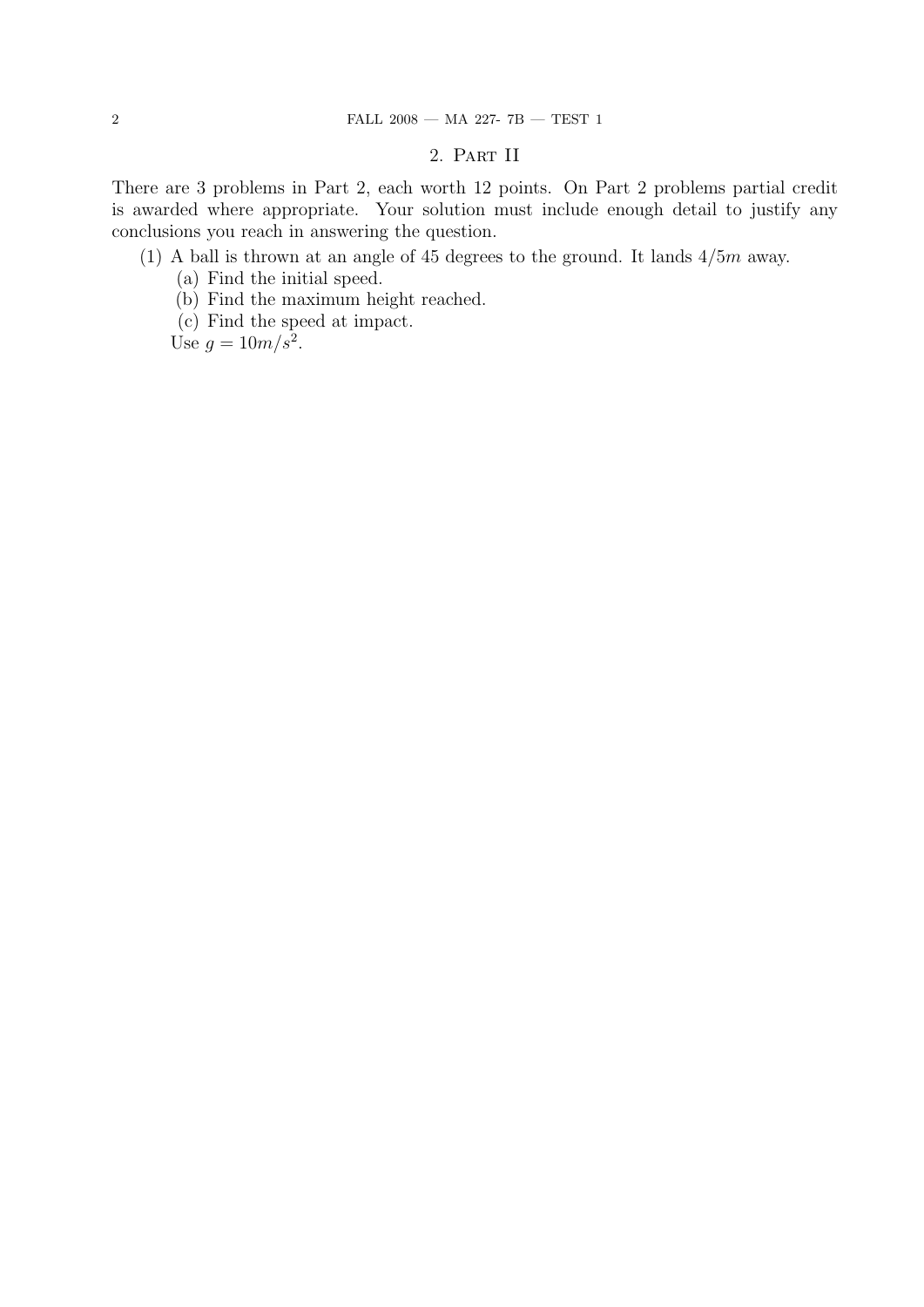(2) At what points does the curve  $r(t) = t\mathbf{i} + 4\mathbf{j} + (4t + 3t^2)\mathbf{k}$  intersect the paraboloid  $z = x^2 + y^2$ .